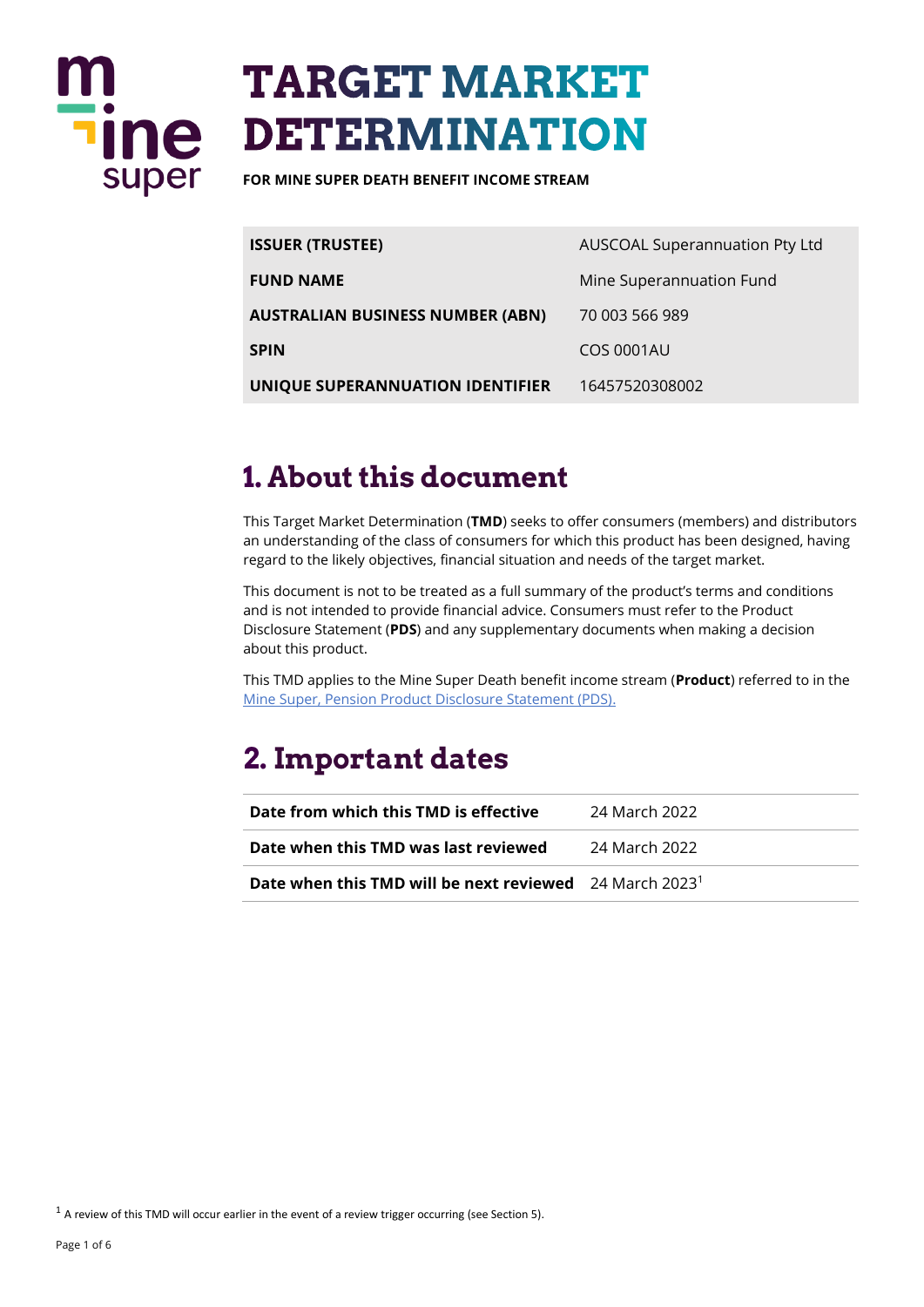# 3. Class of consumer

The information below summarises the overall class of consumers that fall within the target market for the Product based on the likely objectives, financial situation and needs that it has been designed to meet.

Eligible consumers of this Product are those who are a dependant beneficiary of a superannuation death benefit of \$15,000 or more to open an account.

In addition to the above eligibility criteria, this Product is designed for consumers who:

- want a cost-effective death benefit income stream product;
- want to invest in one or more of the investment options outlined in the Investment sub-markets table below;
- may want to make an active investment choice in relation to their death benefit income stream;
- may want to select from a range of payment frequencies; or
- may want the option to select which investment option the income stream is drawn down from.

The Product is **not** designed for consumers who:

- are a non-dependant beneficiary of a death benefit;
- are a dependant beneficiary of a superannuation death benefit of less than \$15,000 to open an account; and
- want to have a choice of specific investment assets or investment managers that make up an investment product.

#### **Product description**

The Product includes the below key product features and attributes.

| Key attributes and<br>features       | <b>Description</b>                                                                                                                                                                                                                                                                                                                                                                                                                                                                                                                        |  |
|--------------------------------------|-------------------------------------------------------------------------------------------------------------------------------------------------------------------------------------------------------------------------------------------------------------------------------------------------------------------------------------------------------------------------------------------------------------------------------------------------------------------------------------------------------------------------------------------|--|
| Withdrawals                          | Withdrawals are available through income stream payments in accordance with the minimum annual<br>$\bullet$<br>amounts set out in superannuation law<br>Lump sum payments are also allowable but do not count towards the minimum amounts required to be<br>$\bullet$<br>withdrawn from the account annually<br>Various payment frequencies are available, with the ability to select which investment option/s the<br>$\bullet$<br>payments are drawn from<br>The full balance must be cashed when certain criteria are met<br>$\bullet$ |  |
| <b>Competitive fees</b><br>and costs | Administration and investment fees apply using a percentage-based methodology<br>$\bullet$<br>Changes to account balance and investment options will impact the amount of fees charged<br>$\bullet$                                                                                                                                                                                                                                                                                                                                       |  |
| Investment<br>options                | Investment choices are available from diversified asset options, single sector asset options or any<br>$\bullet$<br>combination of these investment options<br>Refer to the Investment sub-markets table below for further details<br>$\bullet$                                                                                                                                                                                                                                                                                           |  |
| <b>Member services</b>               | Offer includes account health checks, tailored and targeted member newsletters and communications,<br>$\bullet$<br>access to intrafund financial advice, educational presentations and online account access                                                                                                                                                                                                                                                                                                                              |  |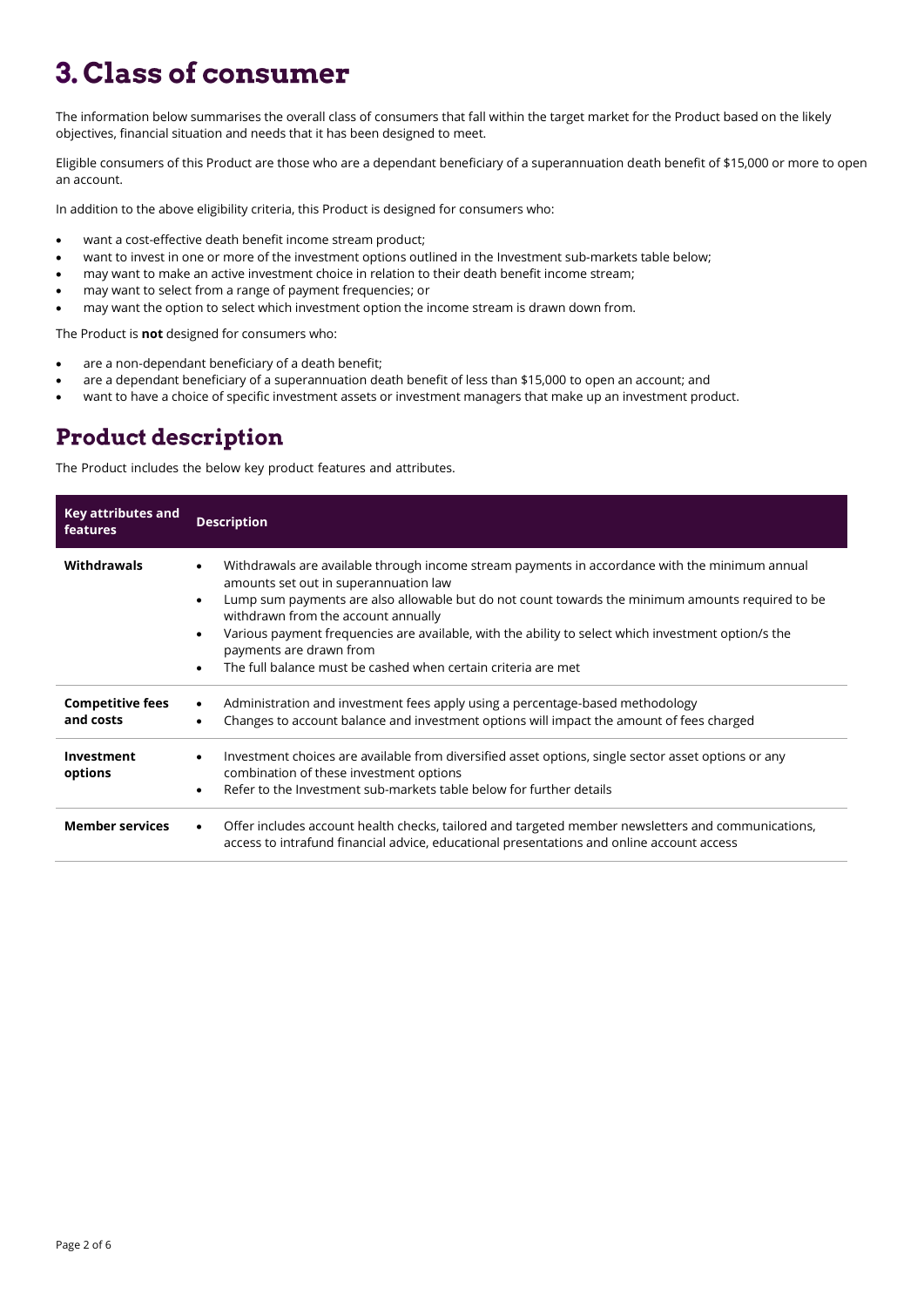#### **Investment sub-markets**

The table below sets out the class of consumers that each investment option within the Product has been designed for.

| The below diversified investment options are designed for consumers who wish to invest in a diversified range of asset<br>classes with varying levels of risk and return |                                                                                                                                                                                                                                                                                                                                                                                                                                                                         |  |
|--------------------------------------------------------------------------------------------------------------------------------------------------------------------------|-------------------------------------------------------------------------------------------------------------------------------------------------------------------------------------------------------------------------------------------------------------------------------------------------------------------------------------------------------------------------------------------------------------------------------------------------------------------------|--|
| <b>High Growth</b>                                                                                                                                                       | This investment option is designed for consumers who:<br>want to invest for five or more years;<br>want to achieve a return exceeding the increase in the Consumer Price Index (CPI) by at least 4.5% pa,<br>$\bullet$<br>after tax and investment costs, over any 10-year period;<br>can withstand an estimated 5.3 number of annual negative returns over a 20-year period; and<br>٠<br>have a high tolerance to investment risk.<br>٠                                |  |
| Growth                                                                                                                                                                   | This investment option is designed for consumers who:<br>want to invest for five or more years;<br>$\bullet$<br>want to achieve a return exceeding the increase in CPI by at least 4% pa, after tax and investment costs<br>$\bullet$<br>over any 10-year period;<br>can withstand an estimated 4.9 number of annual negative returns over a 20-year period; and<br>٠<br>have a high tolerance to investment risk.<br>$\bullet$                                         |  |
| <b>Balanced</b>                                                                                                                                                          | This investment option is designed for consumers who:<br>want to invest for four or more years;<br>٠<br>want to achieve a return exceeding the increase in CPI by at least 3.5% pa, after tax and investment costs,<br>$\bullet$<br>over any 10-year period;<br>can withstand an estimated 4.5 number of annual negative returns over a 20-year period; and<br>٠<br>have a high tolerance to investment risk.<br>$\bullet$                                              |  |
| Conservative<br><b>Balanced</b>                                                                                                                                          | This investment option is designed for consumers who:<br>want to invest for three or more years;<br>٠<br>want to achieve a return exceeding the increase in CPI by at least 3% pa, after tax and investments costs,<br>$\bullet$<br>over any 10-year period;<br>can withstand an estimated 3.8 number of annual negative returns over a 20-year period; and<br>٠<br>have a medium to high tolerance to investment risk.<br>٠                                            |  |
| <b>Indexed Defensive</b>                                                                                                                                                 | This investment option is designed for consumers who:<br>want to minimise investment fees;<br>٠<br>want to invest for three or more years;<br>٠<br>want to achieve a return exceeding the increase in CPI by at least 2% pa, after tax and investment costs,<br>$\bullet$<br>over any 10-year period;<br>can withstand an estimated 3.5 number of annual negative returns over a 20-year period; and<br>٠<br>have a medium to high tolerance to investment risk.<br>٠   |  |
| <b>Capital Guarded</b>                                                                                                                                                   | This investment option is designed for consumers who:<br>want to invest for three or more years;<br>want to achieve a return exceeding the increase in CPI by at least 2% pa, after tax and investments costs,<br>over any 10-year period;<br>can withstand an estimated 2.5 number of annual negative returns over a 20-year period; and<br>$\bullet$<br>have a medium tolerance to investment risk.                                                                   |  |
| <b>Secure</b>                                                                                                                                                            | This investment option is designed for consumers who:<br>want to invest for two or more years;<br>have an investment return objective to track the return of 90% RBA Cash Rate / 10% S&P / ASX 200<br>$\bullet$<br>Accumulation index (Net Total Return) before investment fees and relevant superannuation taxes;<br>can withstand an estimated 1.1 number of annual negative returns over a 20-year period; and<br>have a low to medium tolerance to investment risk. |  |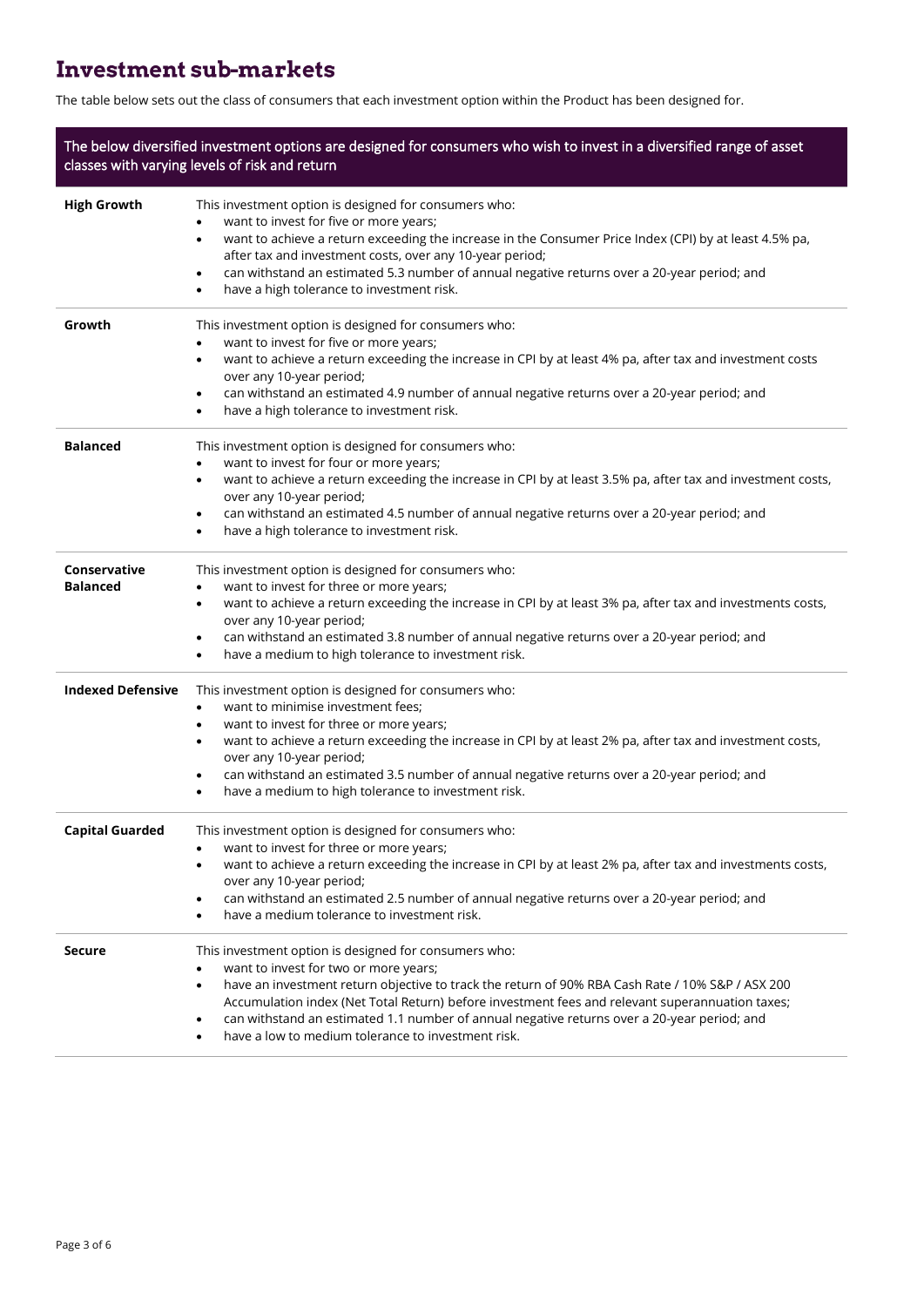**The below single sector investment options are designed for consumers who wish to invest in specific asset classes that are not diversified and provide targeted exposure to these assets**

| <b>Australian Shares</b>              | This investment option is designed for consumers who:<br>want to invest for five or more years;<br>have an investment return objective to track the return on the S&P / ASX 200 Accumulation Index (Net<br>$\bullet$<br>Total Return) (before investment fees and relevant superannuation taxes);<br>can withstand an estimated 6.4 number of annual negative returns over a 20-year period; and<br>$\bullet$<br>have a very high tolerance to investment risk.<br>$\bullet$                                                                                                                                                                                                                       |
|---------------------------------------|----------------------------------------------------------------------------------------------------------------------------------------------------------------------------------------------------------------------------------------------------------------------------------------------------------------------------------------------------------------------------------------------------------------------------------------------------------------------------------------------------------------------------------------------------------------------------------------------------------------------------------------------------------------------------------------------------|
| <b>International</b><br><b>Shares</b> | This investment option is designed for consumers who:<br>want to invest for five or more years;<br>٠<br>have an investment return objective to track the return on the MSCI World ex-Australian Index (Net Total<br>$\bullet$<br>Return) (before investment fees and relevant superannuation taxes);<br>can withstand an estimated 5.8 number of annual negative returns over a 20-year period; and<br>$\bullet$<br>have a high tolerance to investment risk.<br>$\bullet$                                                                                                                                                                                                                         |
| <b>Property</b>                       | This investment option is designed for consumers who:<br>want to invest for five or more years;<br>$\bullet$<br>want to invest in listed property vehicles which own industrial, retail, office and other real estate assets;<br>$\bullet$<br>have an investment return to track the return of a composite benchmark comprising 50% FTSE EPRA /<br>$\bullet$<br>NAREIT Developed ex Australia Rental Index (hedged) & 50% FTSE EPRA / NAREIT Australia Index (before<br>investment fees and relevant superannuation taxes);<br>can withstand an estimated 7.5 number of annual negative returns over a 20-year period;<br>$\bullet$<br>have a very high tolerance to investment risk.<br>$\bullet$ |
| <b>Bonds</b>                          | This investment option is designed for consumers who:<br>want to invest for one to five years;<br>$\bullet$<br>have an investment return objective to track the return on the Bloomberg AusBond Composite 0+ Year<br>$\bullet$<br>Index (before investment fees and relevant superannuation taxes);<br>can withstand an estimated 3.6 number of annual negative returns over a 20-year period; and<br>٠<br>have a medium to high tolerance to investment risk.<br>$\bullet$                                                                                                                                                                                                                        |
| Cash                                  | This investment option is designed for consumers who:<br>want to accept lower returns in exchange for little or no risk of negative returns;<br>$\bullet$<br>want a short-term investment with no minimum timeframe;<br>$\bullet$<br>have an investment return objective to track the return on the Bloomberg AusBond Composite 0+ Year<br>$\bullet$<br>Index (before investment fees and relevant superannuation taxes);<br>can't withstand annual negative returns over a 20-year period; and<br>$\bullet$<br>have a very low tolerance to investment risk.<br>$\bullet$                                                                                                                         |
| <b>Term Deposit</b>                   | This investment option is designed for consumers who:<br>want to invest for a 6-month or one-year term with a minimum investment amount of \$20,000;<br>$\bullet$<br>have an investment return objective to be paid a fixed rate of interest when the investment is held until<br>$\bullet$<br>maturity;<br>accept reduced income or refusal of early repayment of capital if not held for the minimum term;<br>$\bullet$<br>can't withstand annual negative returns over a 20-year period; and<br>have a very low tolerance to investment risk.<br>$\bullet$                                                                                                                                      |

#### **Consistency between target market and the Product**

This Product is likely to be consistent with the likely objectives, financial situation and needs of the class of consumers in the target market. This is based on an analysis of the key terms, features and attributes of the Product and a finding that these are consistent with the identified class of consumers.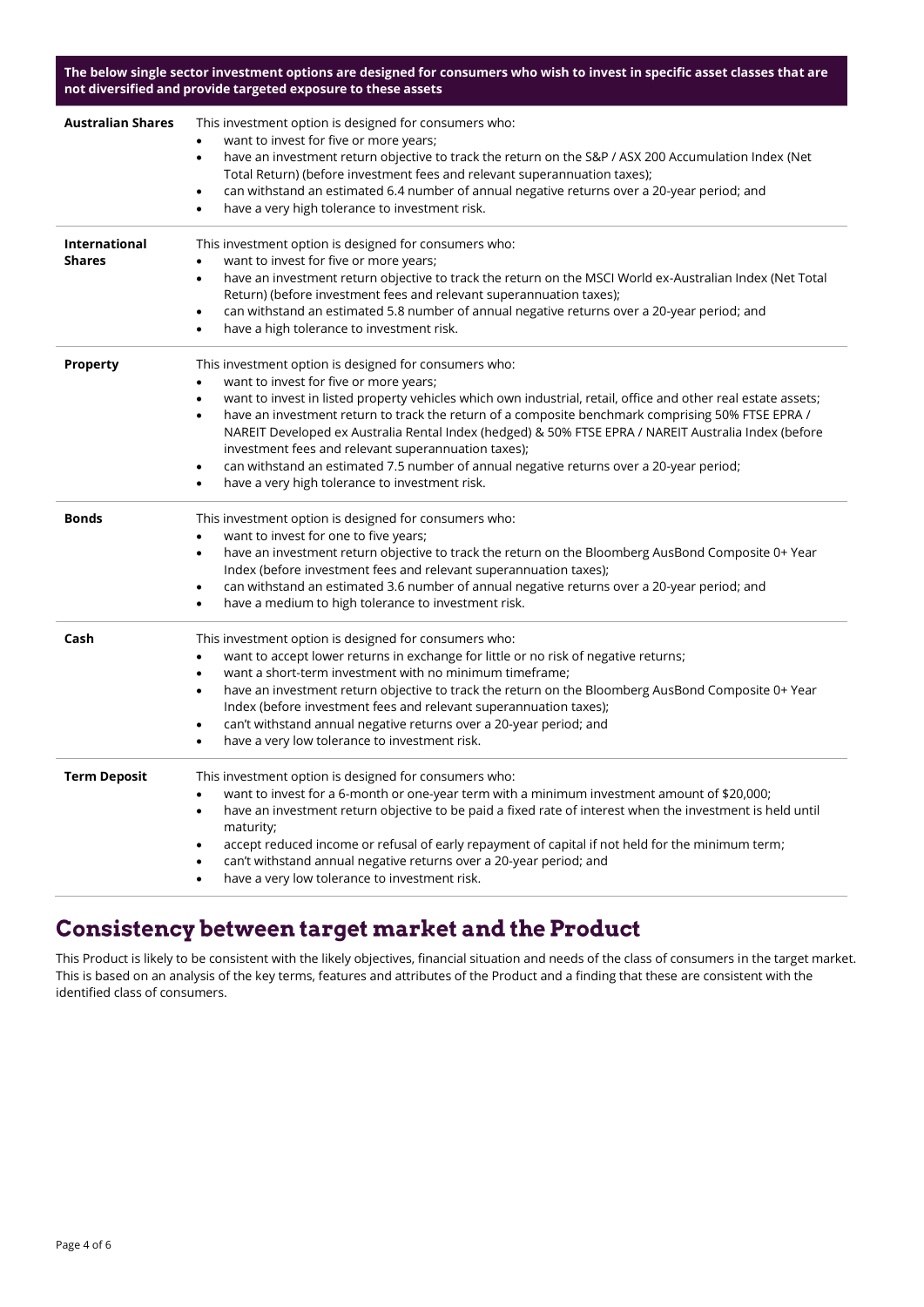# 4. Product distribution

#### **Distribution conditions**

This Product can only be offered and/or issued in accordance with the relevant terms and conditions outlined in the [PDS](https://www.mine.com.au/docs/default-source/publications/pension-pds.pdf) (as amended from time to time) and will be distributed through an application form available on the Issuer's website [www.mine.com.au](http://www.mine.com.au/)

#### **Distribution restrictions**

Distribution of this Product is restricted to distributors authorised in writing by AUSCOAL Superannuation Pty Ltd.

#### Adequacy of distribution conditions and restrictions

It has been determined that the distribution conditions and restrictions will make it likely that consumers who acquire the Product are in the class of consumers for which it has been designed. This is based on an assessment of the distribution conditions and restrictions and the determination that they are appropriate and will assist distribution in being directed towards the target market for whom the Product has been designed, and reduce the likelihood of the sale of the Product to consumers who fall outside the target market.

## 5. Review

The information in the table below summarises how the TMD will be reviewed, to ensure it continues to be appropriate for this Product. Reviews will either occur after an event triggers a review, or, if no such event occurs, at the next periodic review time.

In instances where a trigger for review has occurred, this TMD will be reviewed within 10 business days.

| Last reviewed                       | 24 March 2022                                                                                                                                                                                                                                                                                                                                                                                                                                                                                                                                                                                                                                                                                                                                                                                                                                                                                                                                                                                                                                                                                                                                                                                                                                                                                                                                                                    |  |
|-------------------------------------|----------------------------------------------------------------------------------------------------------------------------------------------------------------------------------------------------------------------------------------------------------------------------------------------------------------------------------------------------------------------------------------------------------------------------------------------------------------------------------------------------------------------------------------------------------------------------------------------------------------------------------------------------------------------------------------------------------------------------------------------------------------------------------------------------------------------------------------------------------------------------------------------------------------------------------------------------------------------------------------------------------------------------------------------------------------------------------------------------------------------------------------------------------------------------------------------------------------------------------------------------------------------------------------------------------------------------------------------------------------------------------|--|
| Next periodic<br>review             | 24 March 2023                                                                                                                                                                                                                                                                                                                                                                                                                                                                                                                                                                                                                                                                                                                                                                                                                                                                                                                                                                                                                                                                                                                                                                                                                                                                                                                                                                    |  |
| <b>Review triggers or</b><br>events | Any event or circumstances arising that would suggest the TMD is no longer appropriate. This may include (but<br>is not limited to):<br>receipt of a Product Intervention Power order from ASIC requiring the cessation of retail distribution of<br>this Product:<br>a determination for the purposes of s52(9) of the Superannuation Industry (Supervision) Act 1993 that the<br>$\bullet$<br>financial interests of members holding this Product are not being promoted;<br>results of the annual Member Outcomes Assessment reasonably suggesting this Product (including, but<br>$\bullet$<br>not limited to investment performance and fees and costs) is no longer suitable for its target market, or<br>that this TMD is no longer appropriate;<br>material changes to the design or distribution of the Product;<br>$\bullet$<br>situations where the Issuer has identified a significant dealing event;<br>$\bullet$<br>a significant breach in relation to the Product's design or distribution that would reasonably suggest this<br>٠<br>Product is no longer suitable for its target market, or that this TMD is no longer appropriate; or<br>a trend in complaints about the Product or a product feature that indicates the Product, or product<br>$\bullet$<br>feature, is no longer suitable for its target market, or that this TMD is no longer appropriate. |  |